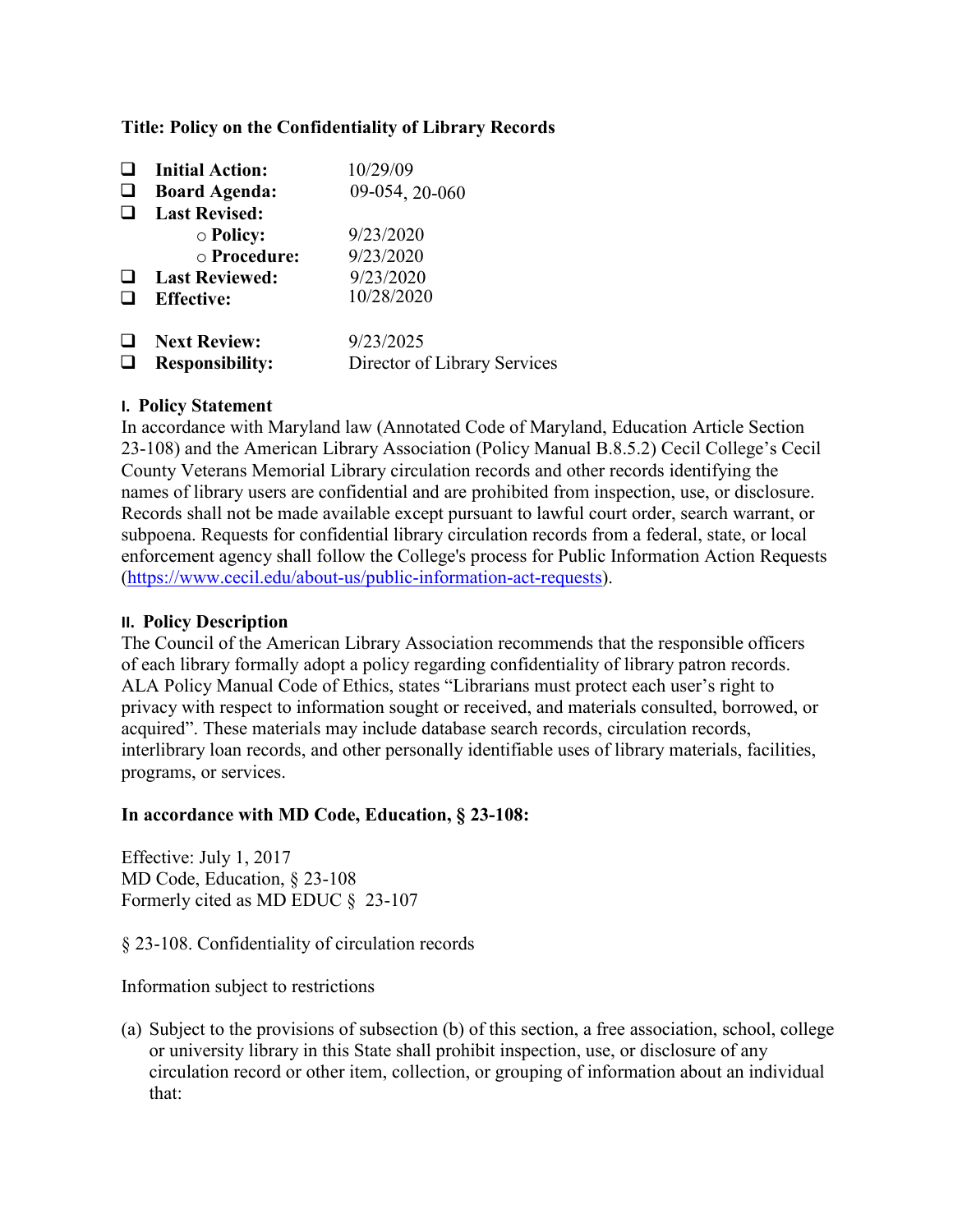- (1) Is maintained by a library;
- (2) Contains an individual's name or the identifying number, symbol, or other identifying particular assigned to the individual; and

(3) Identifies the use a patron makes of that library's materials, services, or facilities.

(b) A free association, school, college, or university library in the State shall permit inspection, use, or disclosure of the circulation record of an individual only in connection with the library's ordinary business and only for the purposes for which the record was created.

# **In accordance with the American Library Association Policy Manual Section B.8.5.2 Confidentiality of Personally Identifiable Information about Library Users (Old Number 52.4.2)**

The American Library Association strongly recommends that the responsible officers of each library, cooperative system, and consortium in the United States:

- 1. Formally adopt a policy which specifically recognizes its circulation records and other records identifying the names of library users with specific materials to be confidential.
- 2. Advise all librarians and library employees that such records shall not be made available to any agency of state, federal, or local government except pursuant to such process, order, or subpoena as may be authorized under the authority of, and pursuant to, federal, state, or local law relating to civil, criminal, or administrative discovery procedures or legislative investigatory power.
- 3. Resist the issuance or enforcement of any such process, order, or subpoena until such time as a proper showing of good cause has been made in a court of competent jurisdiction

### **The Library formally recognizes:**

- That all records identifying the names, social security numbers, or I.D. number of library patron are confidential in nature.
- That such records are not to be revealed to anyone other than the patron in question without the express written permission of the patron in question or the adherence to proper legal and College procedures regarding required access to such information.
- That library employees are encouraged not to keep records with personally identifiable information, unless that information is necessary, and to destroy such records as soon as possible.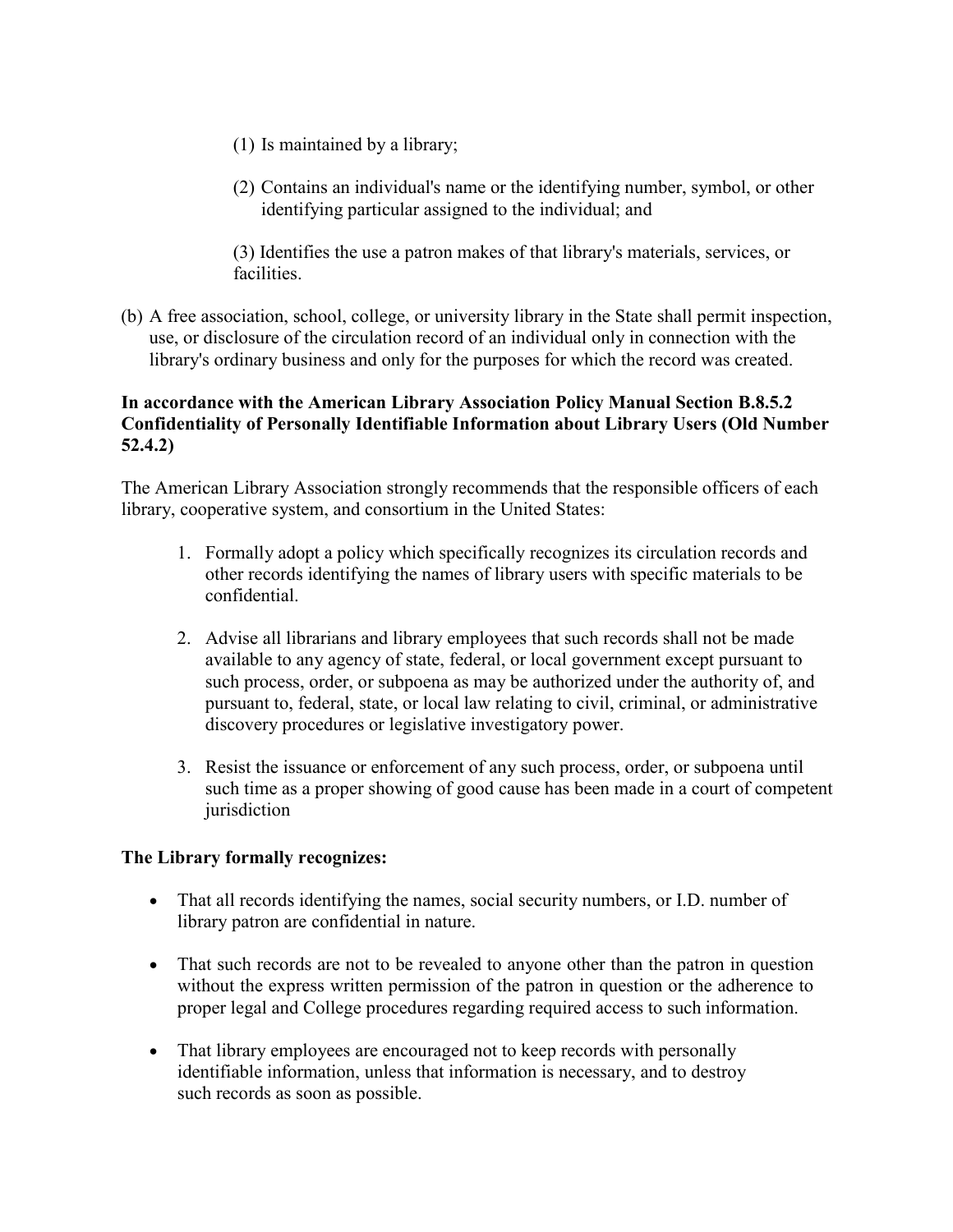- That the confidentiality of patrons records requires that such records should be consulted materials when, processing overdue notices and fines, adding or deleting names to the library database, making collection development decisions, or resolving billing matters.
- Library employees may not view patron records for such purposes as idle curiosity, personal interest, or general monitoring.
- Special requests for confidential information to be used for research purposes shall be addressed to the Library staff.

# **Examples of requests for Library information that is confidential and** *must not be honored***.**

This list is intended to provide examples of possible violations of confidentiality of library information and is by no means inclusive.

- A request for the circulation records of a faculty, student, or other library card holder by someone else.
- A request by a faculty member for the identity of students who borrowed reserve items.
- A request to review the circulation records of a student suspected of plagiarism.
- A request to see interlibrary loan borrowing records.
- A request for addresses, phone numbers, I.D. numbers or other personal information contained in the borrower database.
- A request to see a list of individuals who are not members of the college community but who have been granted library borrowing privileges.
- A request by a parent for information such as fines or other fees by the library without the student's permission.
- A request for the name of the person who has signed out a particular item.
- A request to review the identity of persons who have used a study room or carrel.
- A request to reveal the nature of a library user's reference request or database search.
- A request for the names of persons who have audio-visual materials.
- A request for a list of items photocopied for or faxed to a particular user.